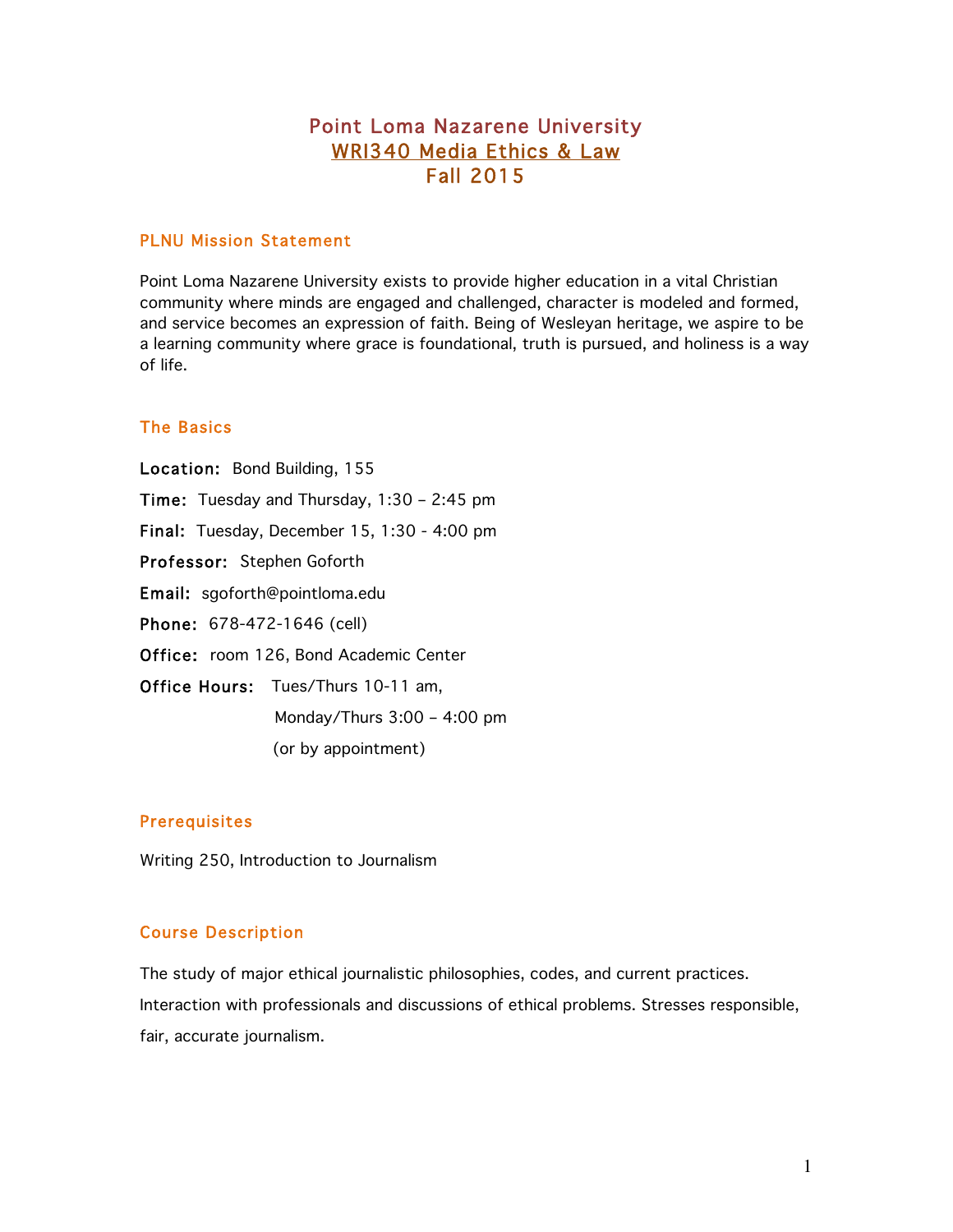# Journalism Program Learning Outcomes

- Exhibit effective research and reporting practices
- Display strong interpretive, analytic, and critical thinking skills.

• Communicate ideas clearly and accurately in forms appropriate to the purpose, medium, and audience.

• Employ appropriate ethical and legal standards and professional codes in their service to their communities and cultures.

# Text and Articles

Articles and links will be posted on Canvas related to our discussions throughout the semester. You will be responsible for knowing the material for tests and completing any assignments given out any day you miss. If you miss an in-class exercise for an unexcused absence, you will be given a zero. These quizzes and exercises cannot be made up.

Our text for the class:

Ethics: Approaching Moral Decisions: 2<sup>nd</sup> Edition, Arthur F. Holmes, (2007). The 2015 Associated Press Stylebook

Recommended for further read:

Beyond Bumper Sticker Ethics, An Introduction to Theories of Right and Wrong, Steve Wilkens, 2<sup>nd</sup> Edition, (1995). God & Moral Obligation, C. Stephen Evans, (2013).

# Criterion for Success

Total points obtained on each of the areas listed in grading will be converted based on the indicated percentage and your final grade will be computed based on the following scale:

> A  $90 - 100\%$ B 80 – 89%  $C$  70 – 79%  $D$  60 – 69% F Below - 60%

No grades will be given over the phone or by e-mail.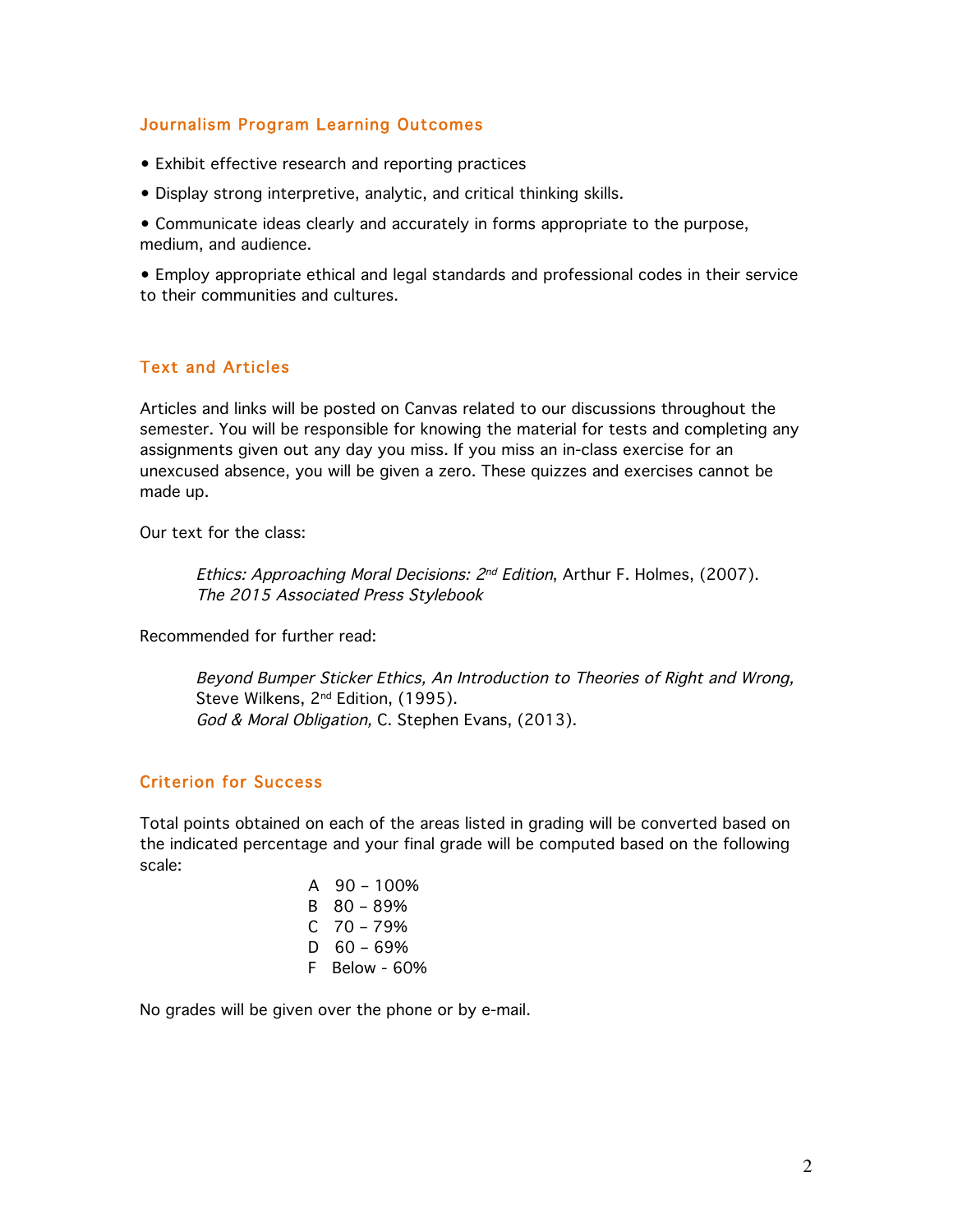Breakdown of Grading Percentages:

| Daily quizzes and class work | 40% |
|------------------------------|-----|
| Attendance and Participation | 10% |
| Two tests                    | 30% |
| Final                        | 20% |

### **Participation**

This course requires your active involvement. If you want to learn as much as possible, you should come to class ready to initiate ideas, share relevant experiences, reflect on what others say, and discuss the readings, videos, etc. Strive to see other points of view and consider them critically. As a member of this class you are expected to be respectful toward others and their views, even when they radically oppose your beliefs. Listen respectfully to others but don't shy away from expressing your own ideas. Don't be afraid to wade in and soak up all you can.

I'll be asking your opinion on some controversial issues. I don't want you to simply reflect back what you believe I already think. I want to hear your own opinion. Be ready to not only explain but defend your positions.

### Attendance

Missing a class means losing points for attendance, participation and in class work. If you must miss a class for a valid reason (illness, family emergency, school activity etc) then documentation will be required.

Tardiness disrupts the class environment and hinders your own learning. If you arrive after the role has been sent around for everyone to sign in, you'll be docked half of an absence. You will also lose half credit for class attendance any day you leave early.

Please read the Class Attendance section of your PLNU Catalog, carefully. If students miss more than 10% of class meetings (approx. 4 for a MWF course and 3 classes for a TTH course), faculty members may file a written report which may result in deenrollment from the course. If you miss more than 20% of class meetings (approx. 8 for a MWF course and 6 classes for a TTH course), you may be de-enrolled without notice. De-enrollment may have serious consequences on residence, athletic, and scholarship requirements; it may also necessitate a reduction or loss in your financial aid.

Articles and links will be posted on Canvas related to our discussions throughout the semester. You will be responsible for knowing the material for tests and completing any assignments given out any day you miss. If you miss an in-class exercise for an unexcused absence, you will be given a zero. These quizzes and exercises cannot be made up.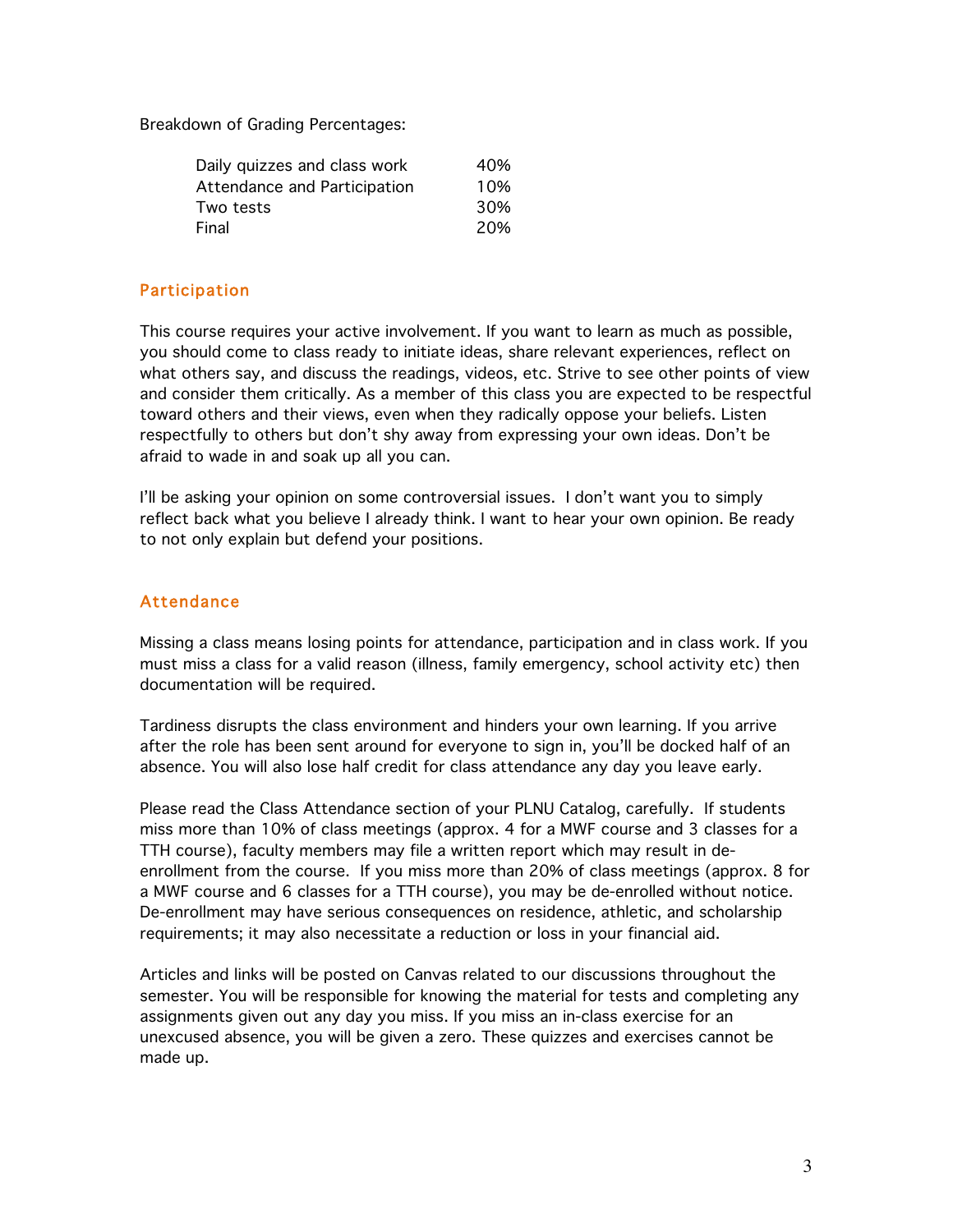Attendance is vital to your success in this class both because of the quizzes you will need to take and the fact that the class discussion will lead to both potential essay topics as well as questions for the final exam.

#### LJML Departmental Mission Statement

Welcome to the Department of Literature, Journalism and Modern Languages. Embodying the core values of a Christian liberal arts education in the Wesleyan theological tradition, and focusing on the power of language and story to shape us and our world, the LJML Department and programs will provide students with knowledge, skills, and experiences to equip them to understand, interpret, analyze, evaluate, and create texts as linguistic and/or artistic expressions of diverse human experiences. We value reading, writing, researching, speaking, and discussing as profound means of participating in the redemptive work of God in all of creation. The following document will provide you with the information sources and information guidelines to University and Departmental policies that apply to all courses taken in this Department.

### FERPA (Family Educational rights and Privacy Act)

In compliance with federal law, neither PLNU student ID nor social security number should be used in publically posted grades or returned sets of assignments without student written permission. This class will meet the federal requirements by (each faculty member choose one strategy to use: distributing all grades and papers individually; requesting and filing written student permission; or assigning each student a unique class ID number not identifiable on the alphabetic roster.). Also in compliance with FERPA, you will be the only person given information about your progress in this class unless you have designated others to receive it in the "Information Release" section of the student portal. See Policy Statements in the undergrad student catalog.

#### Academic Honesty

The Point Loma Nazarene University community holds the highest standards of honesty and integrity in all aspects of university life. Any violation of the university's commitment is a serious affront to the very nature of Point Loma's mission and purpose.

Violations of academic honesty include cheating, plagiarism, falsification, aiding academic dishonesty, and malicious interference.

Cheating is the use of unauthorized assistance that results in an unfair advantage over other students. It includes but is not limited to: Bringing and/or using unauthorized notes, technology or other study aids during an examination; looking at other students' work during an exam or in an assignment where collaboration is not allowed; attempting to communicate with other students in order to get help during an exam or in an assignment where collaboration is not allowed; obtaining an examination prior to its administration; allowing another person to do one's work and submitting it as one's own;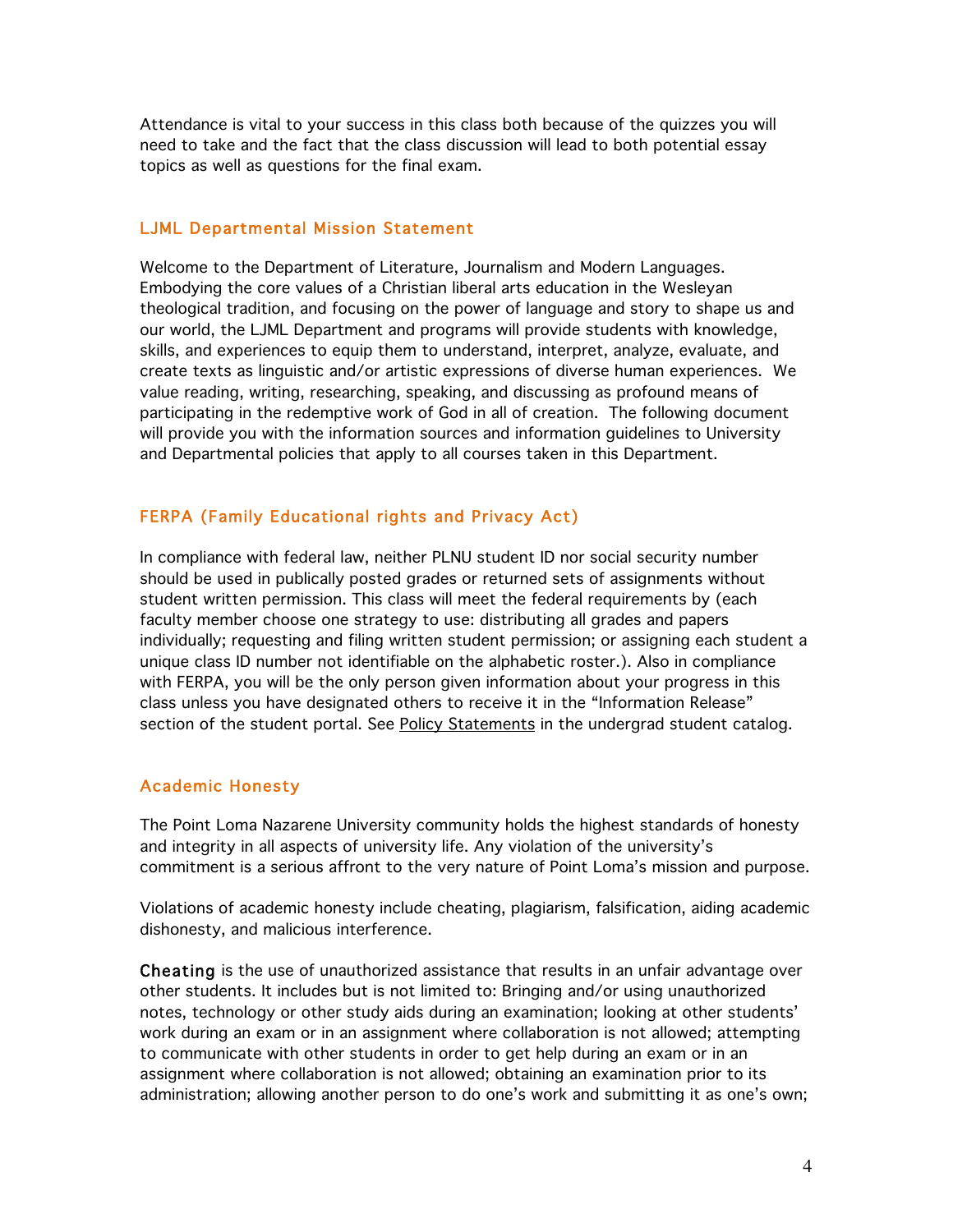submitting work done in one class for credit in another without the instructor's permission.

Plagiarism is the use of an idea, phrase or other materials from a source without proper acknowledgment of that source. It includes but is not limited to: The use of an idea, phrase, or other materials from a source without proper acknowledgment of that specific source in a work for which the student claims authorship; the misrepresentation and/or use of sources used in a work for which the student claims authorship; the use of papers purchased online as all or part of an assignment for which the student claims authorship; submitting written work, such as laboratory reports, computer programs, or papers, which have been copied from the work of other students, with or without their knowledge and consent.

Falsification is the alteration of information or forging of signatures on academic forms or documents. It includes but is not limited to: using improper methods of collecting or generating data and presenting them as legitimate; altering graded work and submitting it for re-grading; falsifying information on official academic documents such as drop/add forms, incomplete forms, petitions, recommendations, letters of permission, transcripts or any other university document; misrepresenting oneself or one's status in the university.

Aiding academic dishonesty is assisting another person in violating the standards of academic honesty. It includes but is not limited to: Allowing other students to look at one's own work during an exam or in an assignment where collaboration is not allowed; providing information, material, or assistance to another person knowing that it may be used in violation of academic honesty policies; providing false information in connection with any academic honesty inquiry.

Malicious intent is misuse of academic resources or interference with the legitimate academic work of other students. It includes but is not limited to: removing books, journals or pages of these from the library without formal checkout; hiding library materials; refusing to return reserve readings to the library; damaging or destroying the projects, lab or studio work or other academic product of fellow students.

A student remains responsible for the academic honesty of work submitted in PLNU courses and the consequences of academic dishonesty beyond receipt of the final grade in the class and beyond the awarding of the diploma. Ignorance of these catalog policies will not be considered a valid excuse or defense. Students may not withdraw from a course as a response to a consequence.

#### Response Procedure

The following response procedure is recommended to faculty who discover a violation of academic honesty:

1. Fact-finding: The faculty member should attempt to speak or otherwise communicate informally with the student as a first step.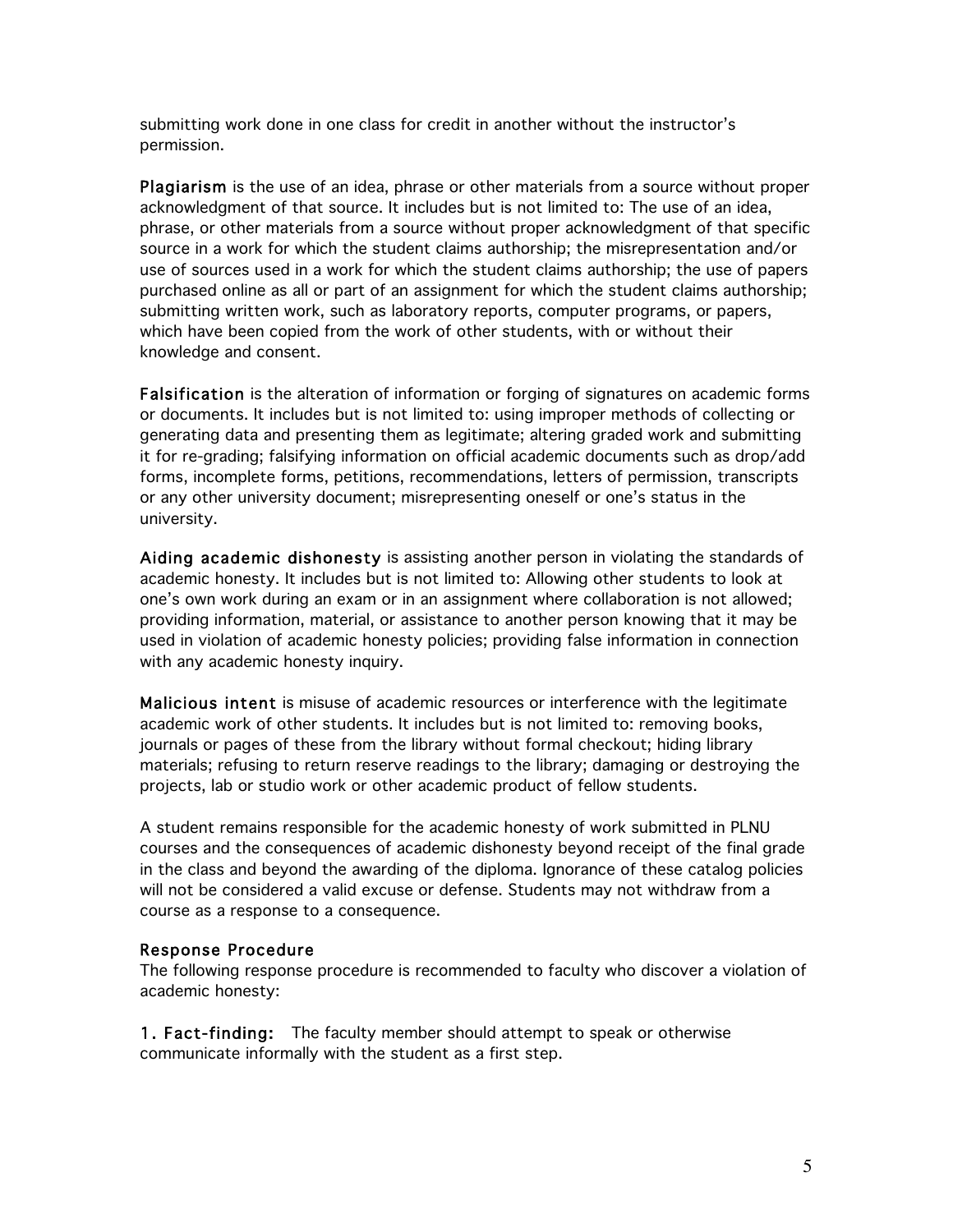2. Communication of Consequence: Once the violation is discovered, the instructor should send a written communication to the student regarding the incident and the consequences. Instructors can give students an "F" on a specific assignment or an "F" in the course as a consequence of violations of academic honesty.

3. Internal Communication: The instructor should send a report of the incident to the department chair or school dean, the college dean, the Vice President for Student Development and the Vice Provost for Academic Administration. The report should include a description of the violation, the action taken, and evidence of the violation. The official record of the incident is maintained by the Office of the Vice President for Student Development.

4. Further action: Prior instances of misconduct under this or other student conduct policies should be considered in determining disciplinary action for a present violation. As the Vice President for Student Development and the appropriate college dean consult, if additional action seems necessary it would be taken after consultation with the reporting instructor and communicated in writing to the student. Depending upon the seriousness of the incident or pattern of incidents, further actions can include probation, suspension or expulsion.

# Appeal Procedure

The following appeal procedure should be used by a student who wishes to appeal consequences associated with a finding of academic dishonesty:

1. Instructor: The student should present a written appeal of the penalty to the instructor involved. The instructor should respond in writing, with a copy of the response also sent to the department chair.

2. Department Chair or School Dean: In the event that satisfactory resolution to the appeal is not achieved between the student and the instructor, the student may submit the appeal in writing to the department chair or school dean, who will review the appeal and send a written ruling to the student and instructor.

3. College Dean: Student appeals not resolved at the departmental or school level should be taken to the appropriate college dean for review. The college dean will review the appeal and send a written ruling to the student, instructor and department chair or school dean.

4. Administrative Committee: Student appeals not resolved at the college dean level can be submitted to an administrative committee including an academic administrator of the student's choice, the Provost or a designee, the Vice Provost for Academic Administration, and the Vice-President for Student Development or a designee. The appeal decision reached by this committee is final.

Revision based on review academic honesty policies at Purdue University, University of Notre Dame, Wheaton College, Azusa Pacific University and The University of Rochester. Definitions based on those at The University of Rochester and used by permission.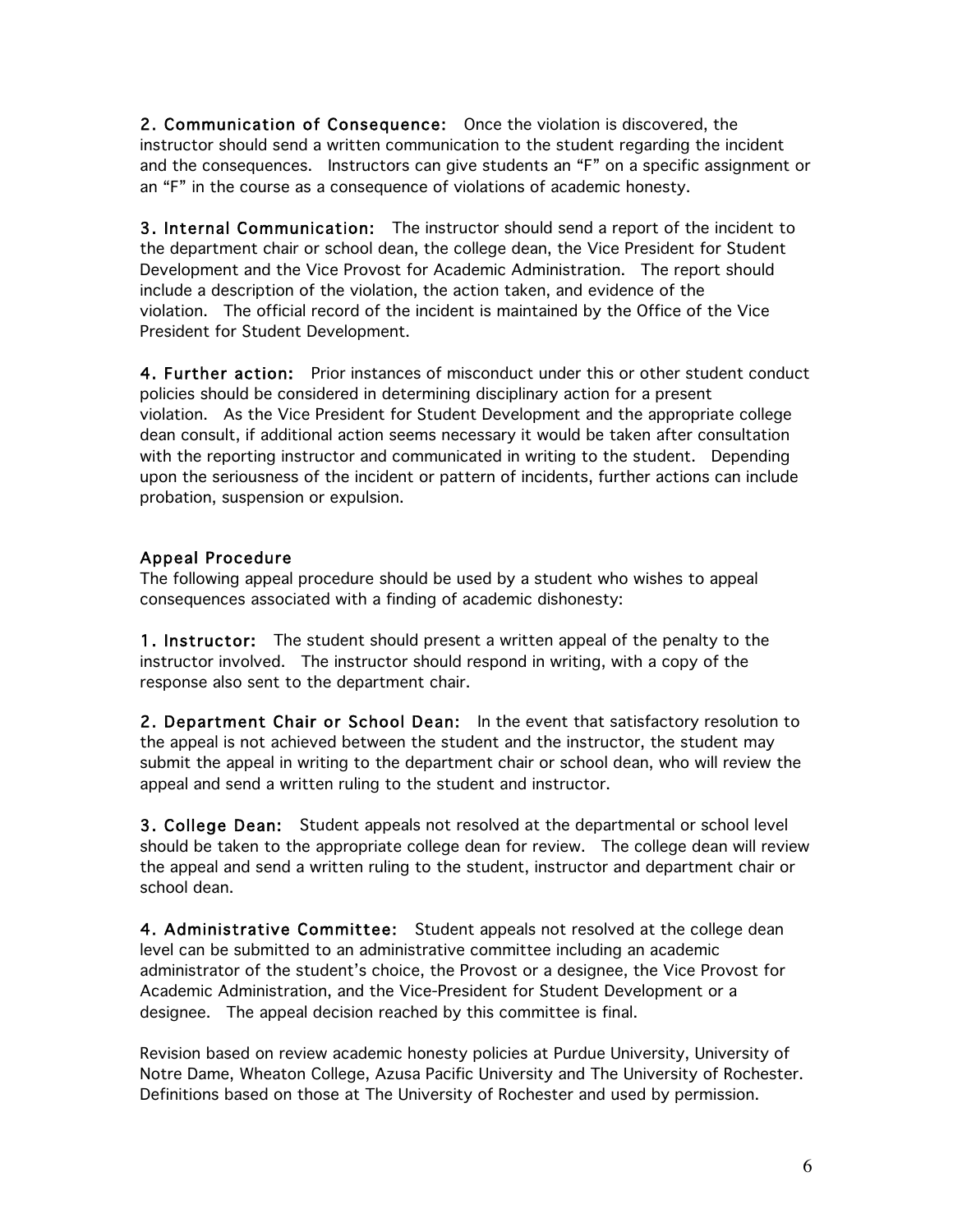# LJML Academic Honesty Policy

The LJML Department deems intellectual and academic integrity critical to academic success and personal development; therefore, any unethical practice will be detrimental to the student's academic record and moral character. Students who present the work of others as if it were their own commit plagiarism. Presenting another's work as one's own includes, but is not limited to, borrowing another student's work, buying a paper, and using the thoughts or ideas of others as one's own (using information in a paper without citation). Plagiarized work will result in a failing grade for the assignment and possibly for the course. In either event, a written report will be filed with the department chair and the area dean. The dean will review the report and submit it to the Provost and the Vice President for Student Development. It will then be placed in the student's academic file.

# Public Discourse

Much of the work we will do in this class is cooperative, by nature of the class discussions and general feedback given to written work and/projects; thus you should think of all your writing and speaking for and in class as public, not private, discourse. By continuing in this class, you acknowledge that your work will be viewed by others in the class.

# Inclusive Language

Because the Literature, Journalism, and Modern Language department recognizes the power of language, all public language used in this course, including written and spoken discourse, will be inclusive. This standard is outlined by all major academic style guides, including MLA, APA, and Chicago, and is the norm in university-level work.

# Diversity Statement

Point Loma Nazarene University is committed to diversity in the classroom, in its publications and in its various organizations and components. Faculty and staff recognize that the diverse backgrounds and perspectives of their colleagues and students are best served through respect toward gender, disability, age, socioeconomic status, ethnicity, race, culture and other personal characteristics. In addition, the department of Literature, Journalism, and Modern Languages is committed to taking a leadership position that calls for promoting a commitment to diversity in and out of the classroom and in the practices of writing, journalism, and the study of literature and languages.

# Academic Accommodations

While all students are expected to meet the minimum academic standards for completion of this course as established by the instructor, students with disabilities may require academic accommodations. At Point Loma Nazarene University, students requesting academic accommodations must file documentation with the Disability Resource Center (DRC), located in the Bond Academic Center. Once the student files documentation,